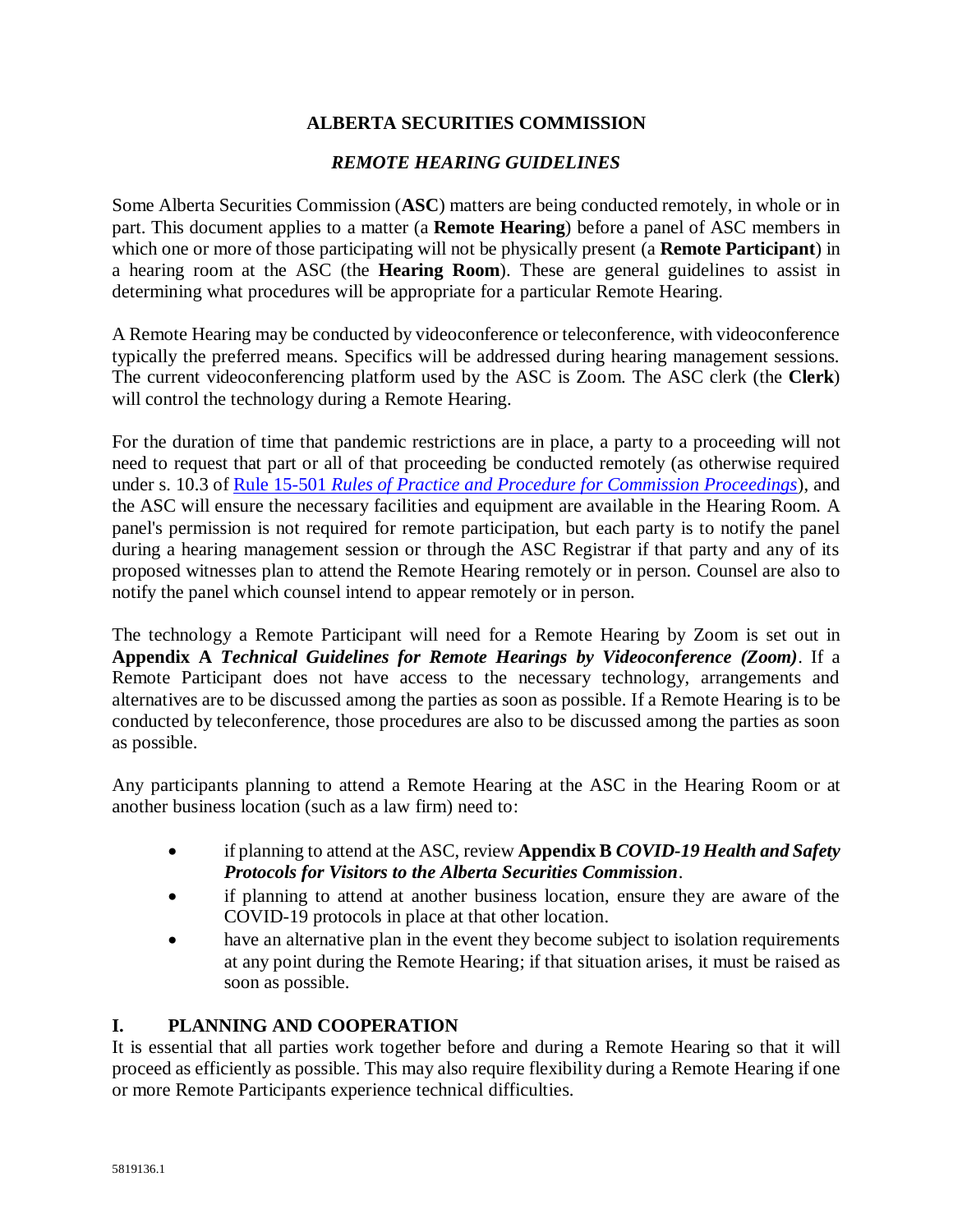Planning before the Remote Hearing should include ensuring that all Remote Participants have suitable technology and are familiar with how to use it. This would likely be straightforward when teleconferencing is used (note that dialing in through an internet connection is not recommended). When videoconferencing is being used, appropriate planning would include a practice session among some or all of the parties.

Specifics of participation, testing and any practice sessions may be coordinated with the Clerk.

Ideally, all panel members, the Clerk and the court reporter will be physically present in the Hearing Room when there is a Remote Hearing. However, there may be circumstances in which one or more of those will be Remote Participants. Other hearing participants (respondents, counsel and witnesses) may typically attend remotely or in person – subject to restrictions in place at Centennial Place and the ASC offices.

For the duration of time that pandemic restrictions are in place, the ASC will provide hand sanitizer and will ensure high-touch or common surfaces are properly and regularly cleaned.

### **II. LOGISTICS**

Each Remote Participant needs the necessary technical capacity for the Remote Hearing – the proper hardware and software, and the ability to use them. Further information is set out in **Appendix A** *Technical Guidelines for Remote Hearings by Videoconference (Zoom)*.

If a Remote Participant is able to use Zoom from home, there should be no need to travel to another location if it is inadvisable to do so.

Basic technical assistance is available from the ASC. A Remote Participant requiring such assistance should contact the Clerk [\(clerk@asc.ca\)](mailto:clerk@asc.ca).

Each Remote Participant should have the contact information for the Clerk [\(clerk@asc.ca](mailto:clerk@asc.ca) or 403.355.4203 or 587.439.2697) in the event of technical problems, such as losing the connection to the Remote Hearing. The Clerk should have the contact information for each Remote Participant.

#### **III. PROCEDURE**

- speak one at a time
- speak slowly and clearly for the court reporter
- a person needing to interrupt the proceedings such as for a technical problem, an objection to a question, or a need to confer with a participant in a different physical location – is to interrupt verbally (or contact the Clerk using the contact information provided if participating remotely and the connection to the Remote Hearing has been lost)
- people who need to confer while a Remote Hearing is in session but are in different physical locations should establish their own process for doing so (e.g., text or email), as this cannot be done confidentially as part of the Remote Hearing; this applies to counsel and a client, co-counsel, co-respondents, etc.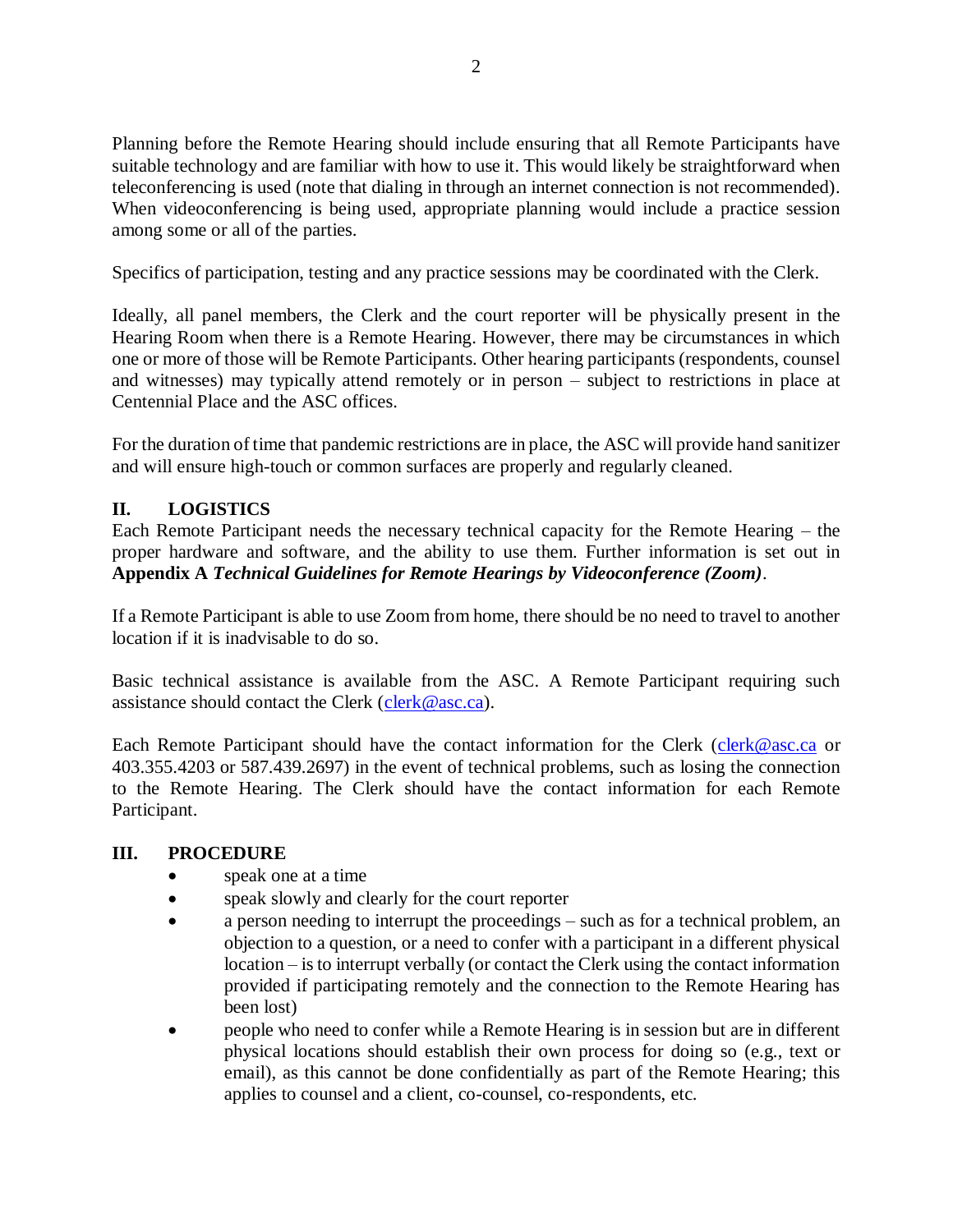each counsel appearing in person is to have a camera and microphone (e.g., a laptop computer) at that counsel's place at the counsel table and is to speak from that place; the lectern will not be used.

### **IV. ETIQUETTE**

- attire for videoconferences is the same as is expected in the Hearing Room
- join the Remote Hearing 15 minutes before the scheduled start time to ensure all technology is working
- no audio or visual recording (including taking a photograph or screen shot) of any part of an ASC proceeding, including a Remote Hearing, is allowed
- mute any devices in the room with you (e.g., smart phones, watches, speakers, alarms and notifications)
- minimize distractions (e.g., if participating from home, ideally be in a quiet room with no children or pets)
- ensure nothing in the video picture is private or inappropriate (e.g., confidential paperwork)
- all participants should be on mute unless speaking
- remain seated and in the camera's view while the Remote Hearing is in session
- try to look at the camera when speaking
- do not eat while the Remote Hearing is in session
- do not use the "chat" function on Zoom unless communicating with the Clerk regarding technical issues
- do not rustle paper, type on a keyboard or make other distracting noises (unless the microphone is on mute).

## **V. DOCUMENTS**

- the Clerk should have electronic versions of all documents the parties intend to use at the Remote Hearing (for more information, see the separate document *[Guidelines](https://www.albertasecurities.com/-/media/ASC-Documents-part-2/Enforcement/E-Hearing-Guidelines.ashx?la=en&hash=1976CDFCAAF9A1DB1FD2406B9A203CA5)  [for Using Electronic Documents in ASC Enforcement Hearings](https://www.albertasecurities.com/-/media/ASC-Documents-part-2/Enforcement/E-Hearing-Guidelines.ashx?la=en&hash=1976CDFCAAF9A1DB1FD2406B9A203CA5)*).
- the Clerk will display those documents on the screen when asked to by the parties
- if a party wishes to refer to a document for which the Clerk does not have an electronic version, the party will have to make arrangements to provide to the Clerk that document electronically and in a timely manner.

## **VI. WITNESSES**

Remote witness testimony can be challenging. Some of these challenges can be mitigated with the following procedures:

- the witness will be affirmed or sworn remotely by the court reporter (a witness preferring to be sworn will need to have the appropriate religious book)
- the witness must be alone in the room when testifying
- the witness must close any other communication programs or applications on the computer or during the testimony
- if the witness wishes to refer to any notes, the panel should first be informed and will decide if the witness may do so while testifying (in addition, the panel may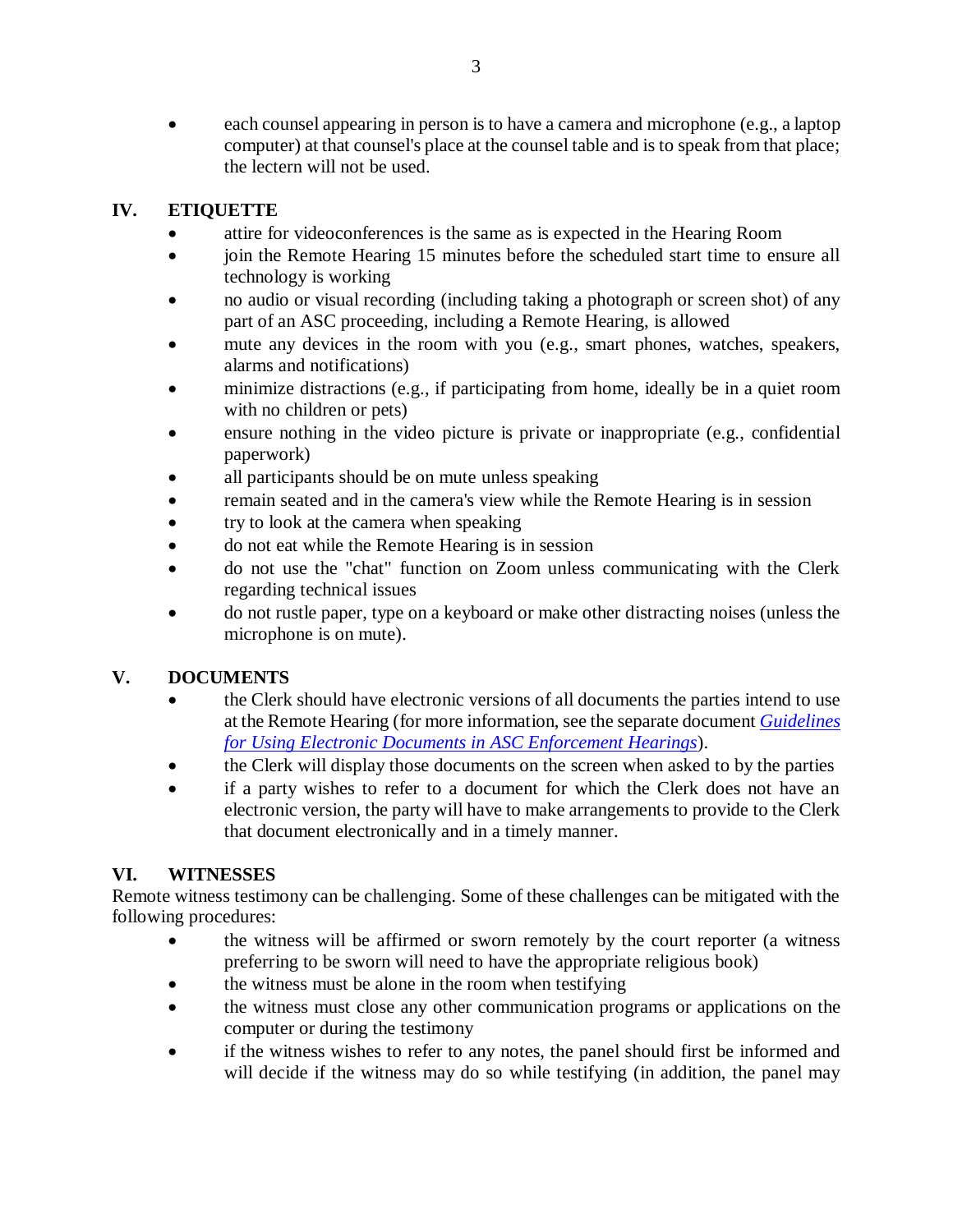allow other parties to see those notes and may hear arguments from other parties as to whether the witness will be allowed to refer to them)

- the witness is not to be coached by anyone or by any means during testimony (e.g., orally, text messages or gestures)
- the witness must have the Clerk's contact information to use if there are technical difficulties, and the Clerk needs the witness's contact information
- witnesses are generally excluded from a hearing until after they have testified; therefore, witnesses will be told before the Remote Hearing how they will be joining the Remote Hearing to testify.

For the duration of time that pandemic restrictions are in place, a witness testifying in the Hearing Room will not be provided with a religious book on which to swear an oath.

### **VII. PUBLIC ACCESS**

Remote Hearings, as with most ASC proceedings, are open to the public unless otherwise ordered by an ASC panel.

For the duration of time that pandemic restrictions are in place, members of the public or media will not be able to attend hearings in person in the Hearing Room. Information will be posted on the ASC website under [Status of Current Proceedings](https://www.albertasecurities.com/enforcement/asc-proceedings/status-of-current-proceedings#sort=%40z95xpdoproceedingdate%20ascending) regarding the process for members of the public or media to listen to Remote Hearings. During a Remote Hearing held by videoconference, members of the public or media are restricted to listening to the proceedings and will not have access to the video portion (they would not be able to see any of the participants or to see any documents displayed by the Clerk).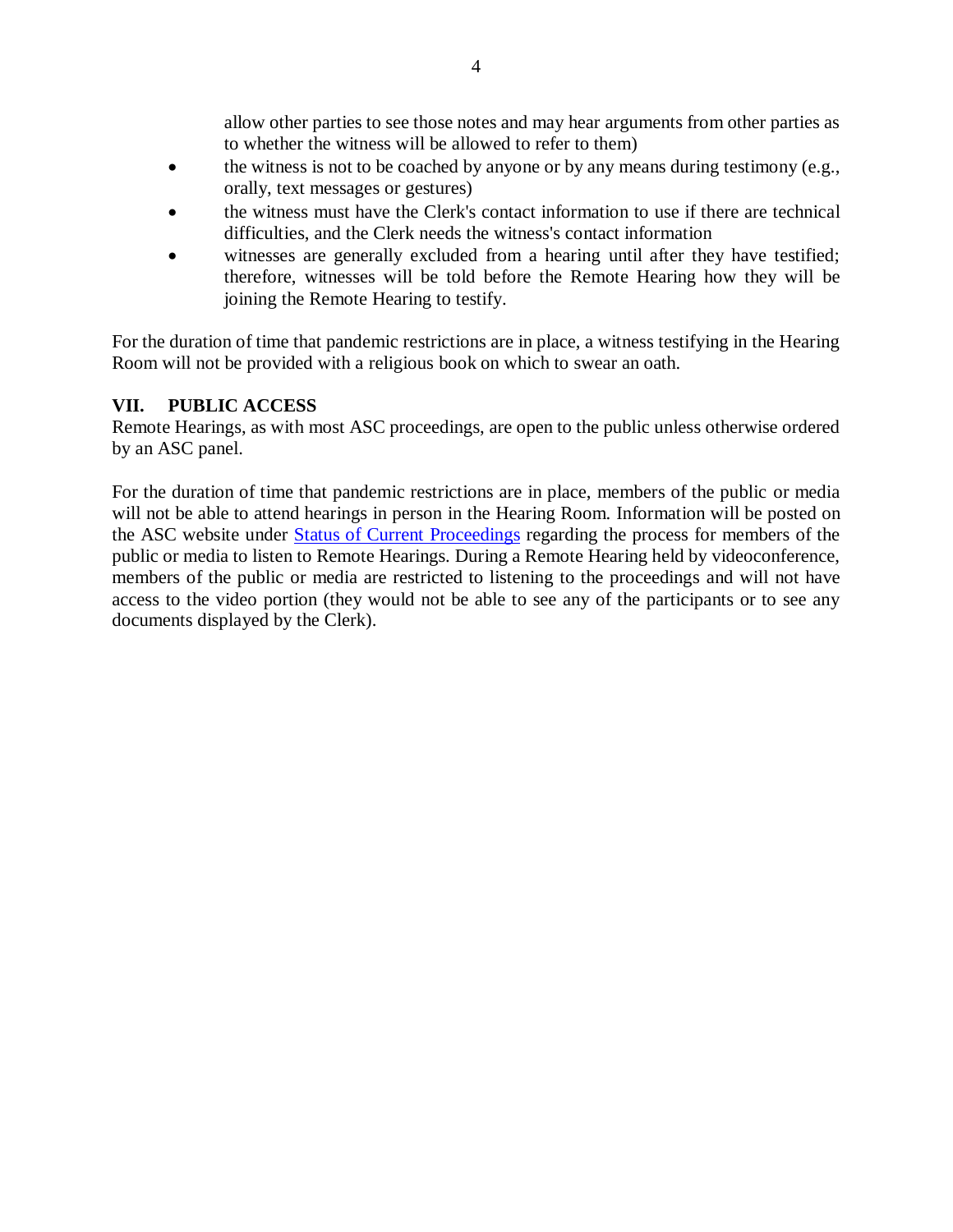### **APPENDIX A**

# **Technical Guidelines for Remote Hearings by Videoconference (Zoom)**

During the COVID-19 pandemic, the Alberta Securities Commission will be conducting some hearings as remote videoconferences via Zoom (a Remote Hearing).

### **Technical Requirements**

- Stable Wi-Fi or direct connection to the internet by Ethernet cable. Use of public Wi-Fi is not recommended for security and connectivity reasons.
- A modern PC or laptop (ideally with a 15" or larger screen) running the free Zoom desktop software. A second monitor is optional, but will allow documents to show on one monitor and Remote Hearing participants on the other. Accessing the Zoom meeting from a cell phone or tablet is not recommended.
- A high definition webcam and a high clarity audio headset or microphone may be useful. The record function on Zoom will be disabled.
- Do not share any links or Zoom connection information provided for the Remote Hearing with anyone who is not a participant in the Remote Hearing.

### **Recommendations**

- Choose a quiet location. Minimize background noise. Any unnecessary noise could disrupt the proceedings.
- Position your PC or laptop so that your face is lit from the front by a light or window. If you have a laptop, plug it in.
- Do not use Zoom virtual backgrounds. This feature requires more PC power and may be distracting.

### **Testing and Assistance**

The ASC IT department, the Clerk, Staff counsel, the respondents and respondents' counsel (if any) are to participate in a test Zoom meeting at least 24 hours prior to the start of the Remote Hearing to ensure the Zoom setup is working and to address any technical issues. An individual time for a test Zoom meeting will be set up between the Clerk and each remote witness.

Please contact the Clerk at [clerk@asc.ca](mailto:clerk@asc.ca) if you require assistance.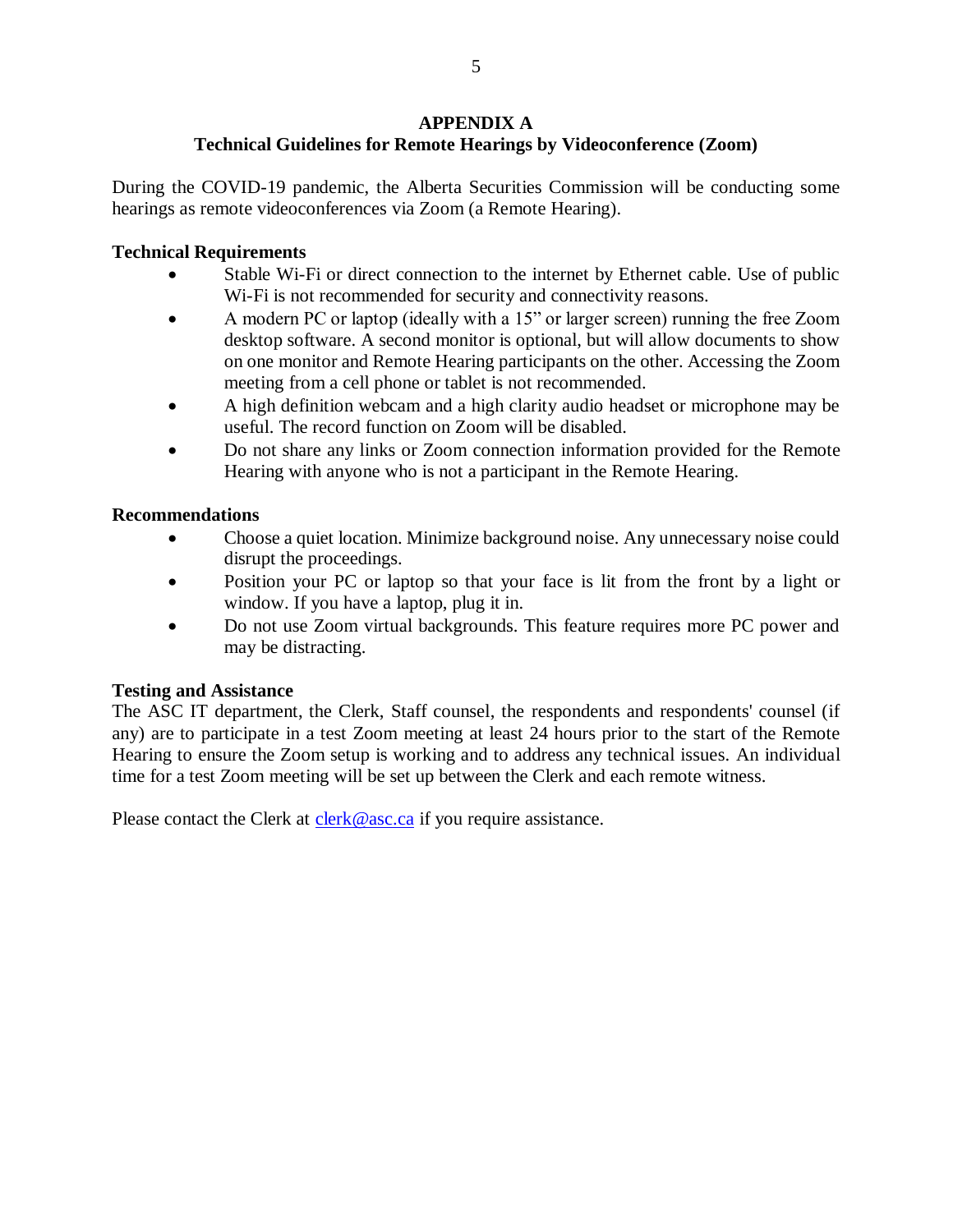### **APPENDIX B**

## **COVID-19 Health and Safety Protocols for Visitors to the Alberta Securities Commission**

#### **Access to the Alberta Securities Commission's offices:**

The Alberta Securities Commission (**ASC**) is located in the Centennial Place West Tower, at 250 – 5th Street SW in Calgary, Alberta.

The building is accessible to the public, with some restrictions:

- Although portions of Calgary's Plus 15 network are closed, Centennial Place, Eau Claire Tower and Devon Tower can now be accessed through the Plus 15 connectors between 6 a.m. and 6 p.m., Monday through Friday.
- The building's revolving doors are open on 5th Street SW, with signs indicating which to use.
- **DO NOT** enter the building or ASC offices if you are experiencing any symptoms of COVID-19.

### **Once in the building:**

- Everyone is required to maintain physical distancing of 6ft/2m in all common areas.
- A face covering is required in all indoor public areas (City of Calgary Bylaw 26M2020).
- Signage has been posted throughout the building's public areas demarcating 6ft/2m intervals and delineating the flow of traffic.
- Hand sanitizer stations are located throughout the building's public areas.
- Cleaning protocols within the building have been enhanced, and the air filtration/HVAC system optimised in response to the COVID-19 pandemic.
- Visitors scheduled to participate in ASC Hearings should proceed to the ASC's offices on the 5th floor where the hearing rooms are located.
- A maximum of two people are allowed in an elevator at one time.

### **Once in the ASC's offices:**

- All employees and visitors to the ASC's offices are required to wear face coverings while in public areas within the office or where appropriate social distancing cannot be assured. These spaces include all elevator lobbies, Reception, hallways, washrooms, and coffee/copier stations.
- All employees and visitors are required to maintain physical distancing of 6ft/2m whenever possible. If not possible, face coverings are required.
- Hand sanitizer stations have been established in the elevator lobbies and outside of the hearing rooms.
- Disinfectant supplies will be available to all hearing participants in the hearing rooms.
- Maximum occupancy has been posted for each Hearing Room. For Hearing Room A, the maximum occupancy is 12. For Hearing Room B, the maximum occupancy is 16.